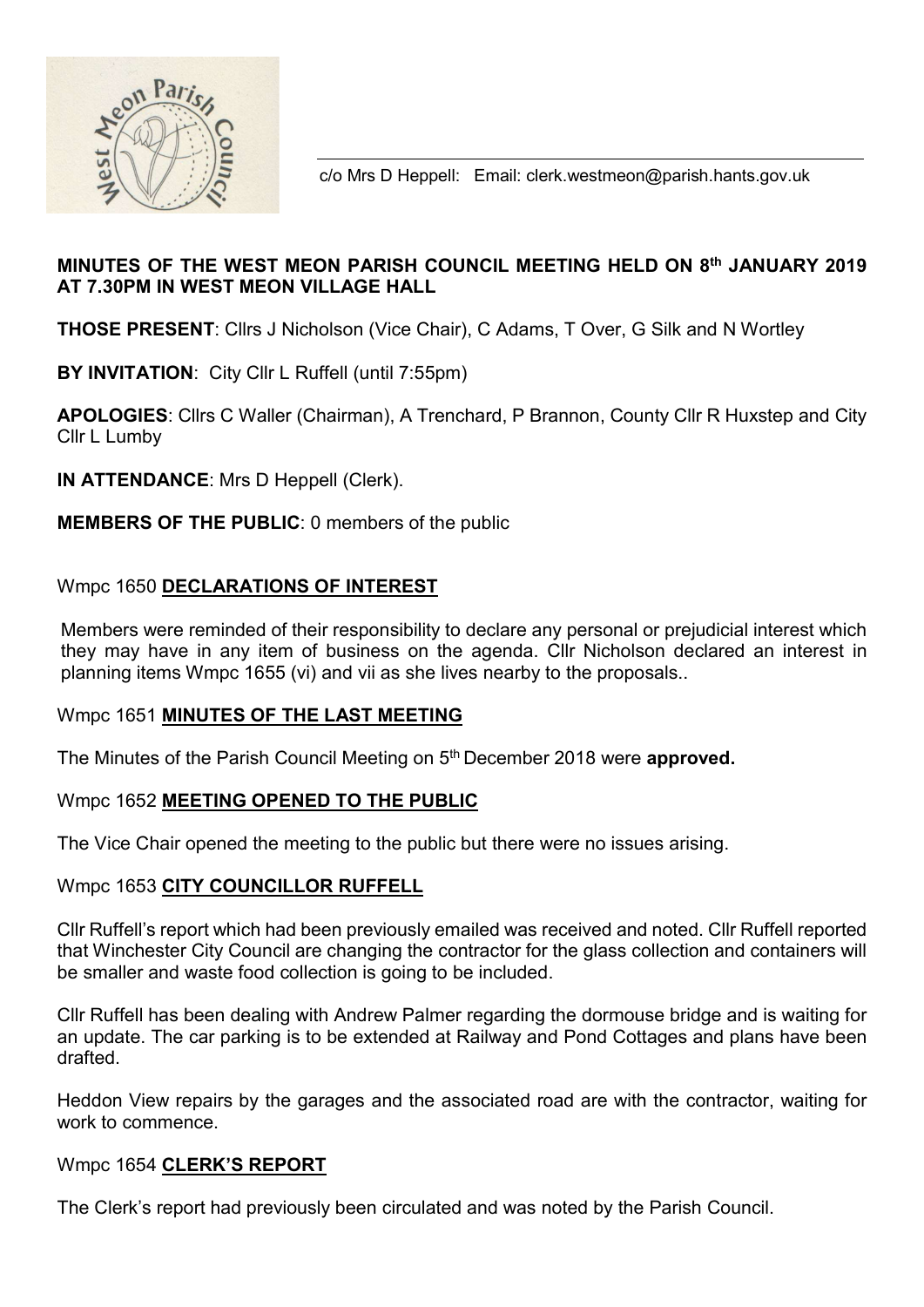The Clerk reported that the Precept had been applied for to WCC.

Playsafe playgrounds supplied a quote for wet pour repairs by the swings and new wet pour by the outdoor table tennis table.

A bench had been ordered from Broxap Ltd and will be supplied on 18<sup>th</sup> January to Cllr Silk.

It was **agreed** that the remaining balance of £50 in the WCC open space funding would be used towards the recreation ground wet pour repairs.

The Laptop quote was circulated was **agreed** to be purchased for the PC by the Clerk.

11 Internet Ltd had refunded £11.99.

. A grant request of £150.00 had been received from Citizens Advice Winchester District.

# TO RECEIVE WORKING GROUPS

Wmpc 1655 PLANNING

1. Planning Applications: The following comments were agreed:

i) SDNP/18/06434/LIS Little Thatch High Street West Meon GU32 1LJ Amendment to existing approval references SDNP/17/03105/HOUS and SDNP/17/03106/LIS. A small section of first floor wall is to be changed from brick work to hanging tile where it saddles onto the roof. NO **OBJECTIONS** 

ii) SDNP/18/06386/HOUS and SDNP/18/06434/LIS Little Headdon Farm Marlands Lane West Meon GU32 IJY. Single Storey Side Extension.NO OBJECTIONS

iii) SDNP/18/06202/HOUS The Dairy Pursers Woodlands Bramdean Alresford Hampshire SO24 0HP Attic conversion including hip to gable and dormer window extensions and the insertion of velux windows, internal alterations to window and door openings. NO OBJECTIONS

iv) SDNP/18/05973/TPO Edwina Cottage Lynch Lane West Meon Petersfield Hampshire GU32 1LT Land adjacent to Edwina Cottage on the other side of River Meon at the bottom of the railway embankment.T1 - T5. 5 ivy covered, spindly Ash trees growing on the railway embankment slope at an acute angle towards Edwina Cottage.T6 Beech. Growing at an angle towards Edwina Cottage .All trees to be felled. NO OBJECTIONS

v) SDNP/18/06472/LIS Lion Hill House Alton Road West Meon Hampshire GU32 1JF Amendments to SDNP/12/01285/LIS and retrospective installation of a flue to the annex, 2 roof lights to the rear, changes in fenestration and the creation of first floor bathroom and store. NO **OBJECTIONS** 

vi) SDNP/18/05610/TPO 1 Stones Yard West Meon GU32 1AR Lime (G1) Prune side back to near boundary leaving 3m growth from main stem. Works to BS3998. To prevent/maintain the trees from growing into the garden/courtyard and into contact with outbuilding. NO OBJECTIONS

vii) SDNP/18/06533/HOUS and SDNP/18/06534/LIS The Grange High Street West Meon GU32 1LN Demolition of boundary wall and rebuild to match existing to provide improved sight lines to highway. NO OBJECTIONS

2) Village Design Statement comments have been received from SDNP and the text is being amended.